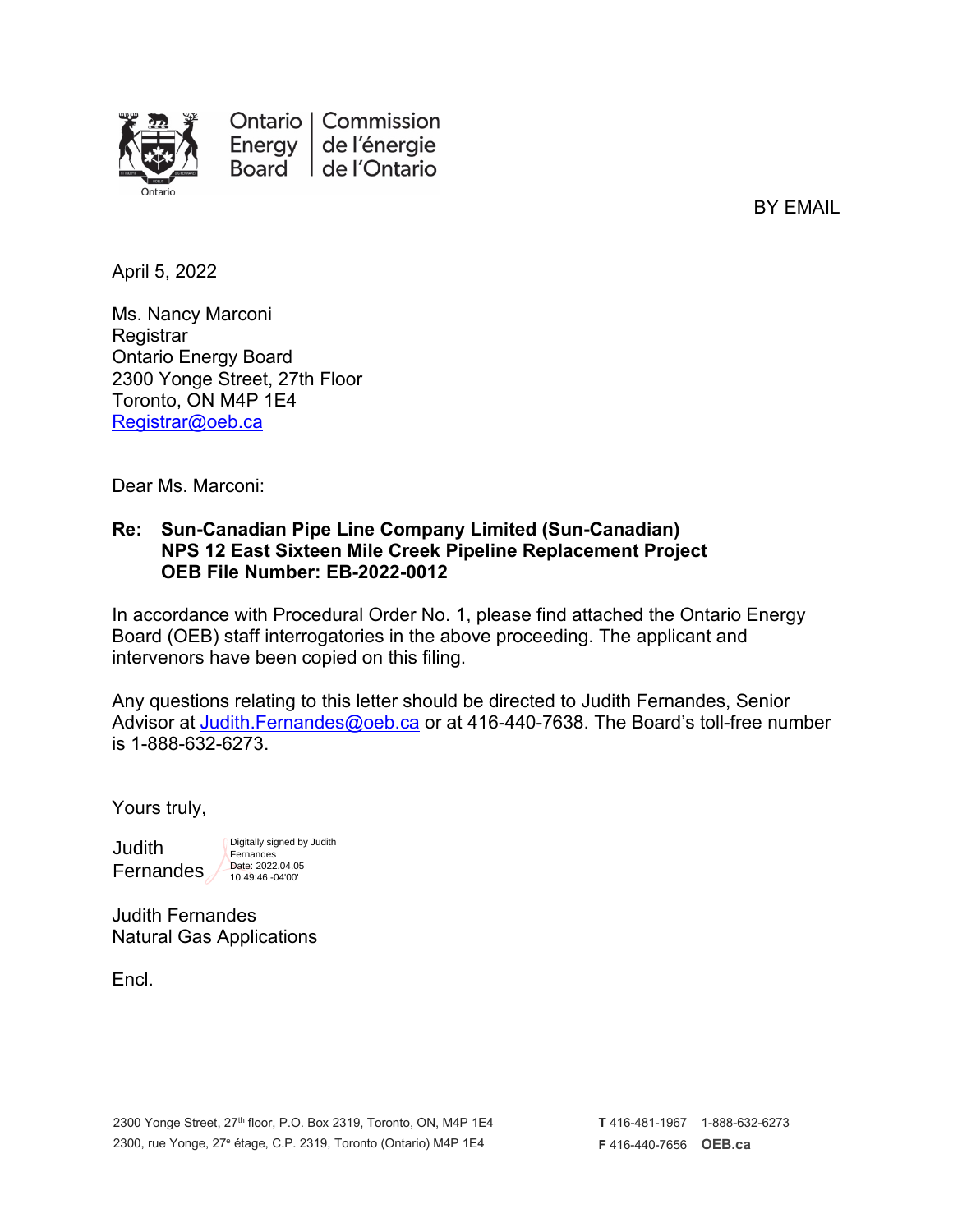# **OEB Staff Interrogatories Sun-Canadian Pipe Line Company Limited EB-2022-0012**

Please note, Sun-Canadian is responsible for ensuring that all documents it files with the OEB, including responses to OEB staff interrogatories and any other supporting documentation, do not include personal information (as that phrase is defined in the *Freedom of Information and Protection of Privacy Act*), unless filed in accordance with rule 9A of the OEB's *Rules of Practice and Procedure*.

OEB Staff's interrogatories are focused on the issues set out in the OEB's standard [Issues List](https://www.oeb.ca/sites/default/files/issues-list-LTC-natural-gas.pdf) for leave to construct applications.

# **Issue 1.0: Need for the Project**

## **Staff-1**

**Ref.: Exh B/Tab 1/Sch.1/ p.1**

## **Preamble:**

Sun-Canadian's 2019 annual water survey identified three locations along the pipeline with low or no cover.

In the spring of 2019, Sun-Canadian undertook emergency mitigation measures including in-water pipe supports and protective armouring to temporarily stabilize and protect the infrastructure.

Sun-Canadian states that to support continued safe and reliable transportation of product and operation of the pipeline, it plans to replace approximately 480 metres of the existing pipeline in the vicinity of the East Sixteen Mile Creek with a new section of pipe, which will be installed at a depth that will eliminate the identified areas of shallow depth of cover.

- 1. Please describe in more detail the need for the project and the rationale for the project timing.
- 2. In addition to ensuring continued safe and reliable pipeline operation of the pipeline, please describe any other project benefits such as additional capacity or quality of service in support of the need to replace the pipeline at this time.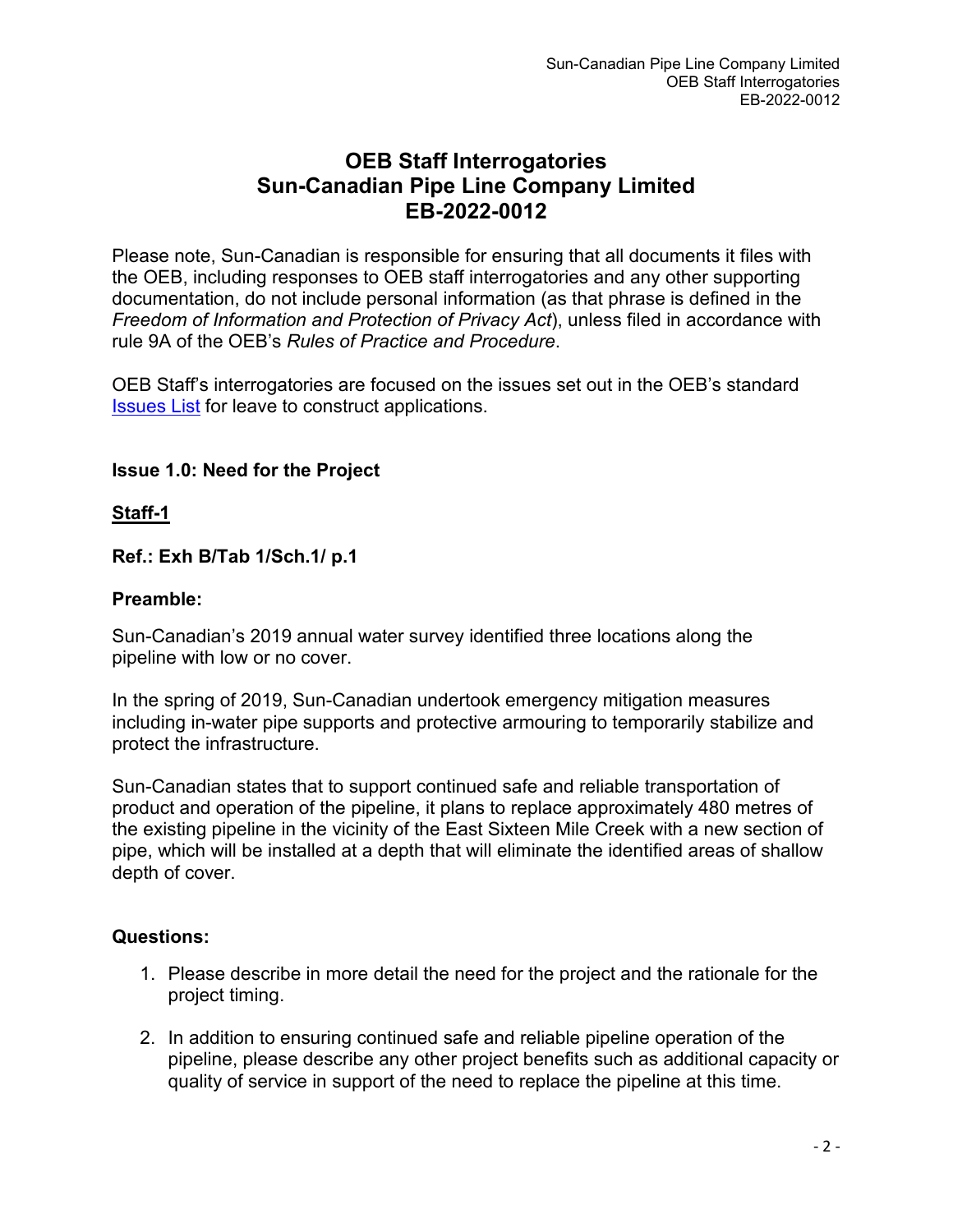3. Please describe the risks and impacts on operational safety and security of supply of a delay of the planned in-service date for the proposed project.

# **Issue 2.0: Project Alternatives**

# **Staff-2**

# **Ref: Exh E/Tab1/Sch 1/p.2**

## **Preamble:**

The application states that alternatives to replacing the pipeline in its current configuration were not considered preferred due to technical feasibility, socio-economic, and environmental impacts.

## **Questions:**

- 1. Please provide a description of the alternatives considered by Sun-Canadian.
- 2. For each alternative that Sun-Canadian considered, please provide a comparison using the following metrics - cost and cost savings, technical feasibility, timing, reliability, safety, land use requirements, permitting requirements, impacts on municipalities, landowners, Indigenous communities and environmental impacts.
- 3. Please explain why the identified need is best addressed by the proposed project.

# **Issue 4.0: Environmental Impacts**

# **Staff-3**

# **Ref: Exh G/Tab1/Sch 2, 3, 5**

# **Preamble:**

Sun-Canadian retained Stantec Consulting Ltd. to complete an environmental assessment for the proposed pipeline, in accordance with the OEB's *Environmental Guidelines for the Location, Construction and Operation of Hydrocarbon Pipelines in Ontario (7th edition, 2016)*(Environmental Guidelines). Stantec prepared an Environmental Report (ER) for the Project identifying the environmental and socioeconomic features along the route of the proposed pipeline.

During the development of the ER, Sun-Canadian states that it consulted with directly and indirectly affected landowners, the Ontario Pipeline Coordinating Committee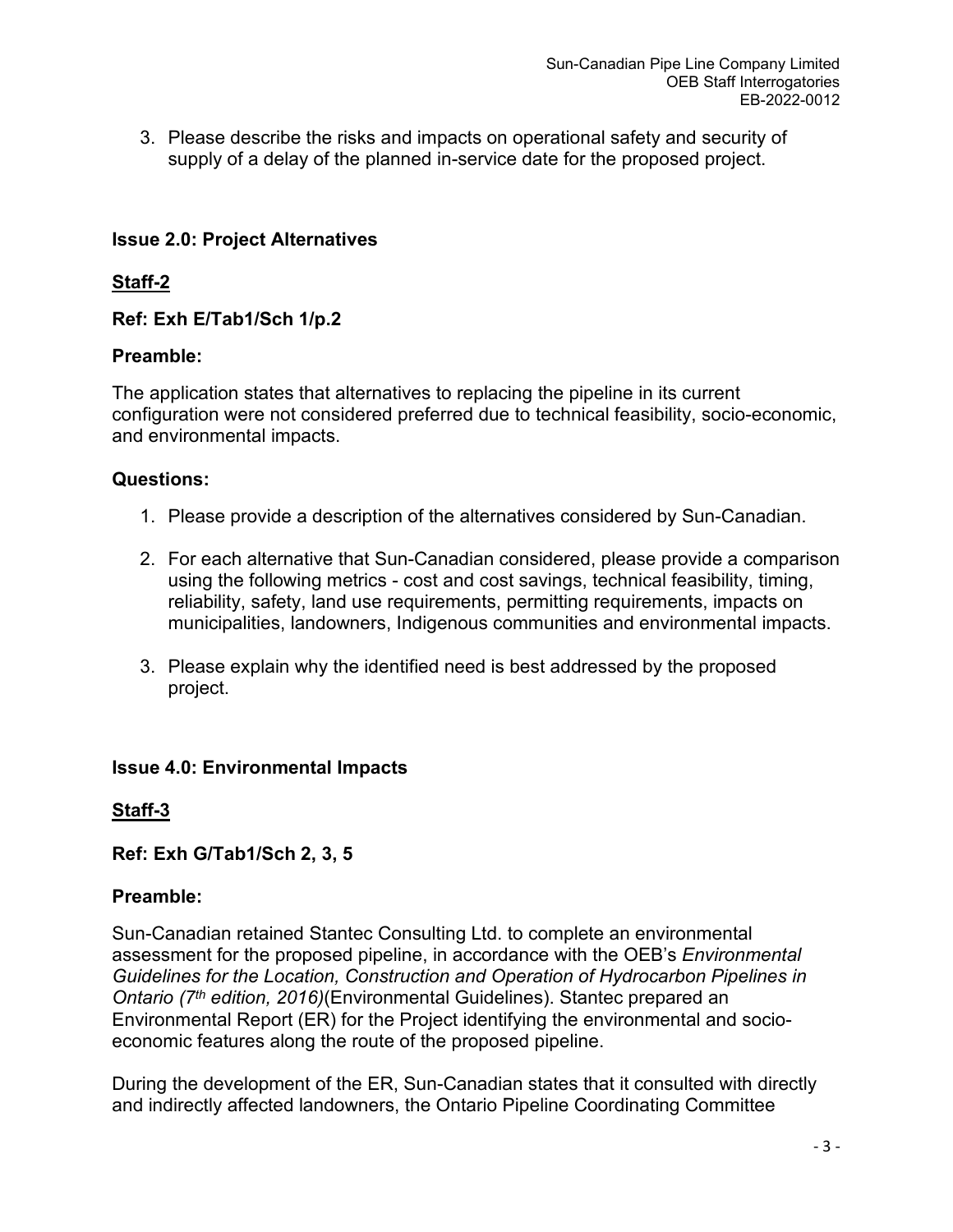(OPCC), municipalities, federal and provincial government agencies and Indigenous communities.

# **Questions:**

- 1. Please confirm whether the completed ER has been distributed for review to all members of the OPCC and affected parties such as municipalities, conservation authorities, provincial/federal agencies, landowners and Indigenous communities as required by the Environmental Guidelines.
- 2. Please file an update of the comments provided in Exhibit G (summarized in tabular format) that Sun-Canadian has received as part of its consultation since the application was filed. Please include the dates of communication, the issues and concerns identified by the parties, as well as Sun-Canadian's responses and actions to address these issues and concerns.
- 3. Please provide any comments provided by the TSSA in response to the application submitted for review of the Project by the TSSA.
- 4. Please confirm whether the Cultural Heritage Report recommended by Ministry of Heritage, Sport, Tourism and Culture Industries (MHSTCI) has been completed and reviewed by MHSTCI.
- 5. Please provide any comments provided by the Ministry of Municipal Affairs and Housing.
- 6. It is stated that the Ministry of Northern Development, Natural Resources and Forestry (Ministry of Natural Resources) recommended contacting the Ministry of the Environmental, Conservation and Parks (MECP) to help inform when in water activities would be appropriate, if any in-water works are required. Has Sun-Canadian contacted MECP? If so, please provide any comments provided by MECP. If MECP has not been contacted, please explain why.

# **Staff-4**

# **Ref: Appendix 1 - Environmental Report, Table 1-1**

The application lists several environmental permits/approvals that Sun-Canadian may require for the Project.

# **Questions:**

1. For each of the permits/approvals listed in Table 1-1, please confirm if it is required.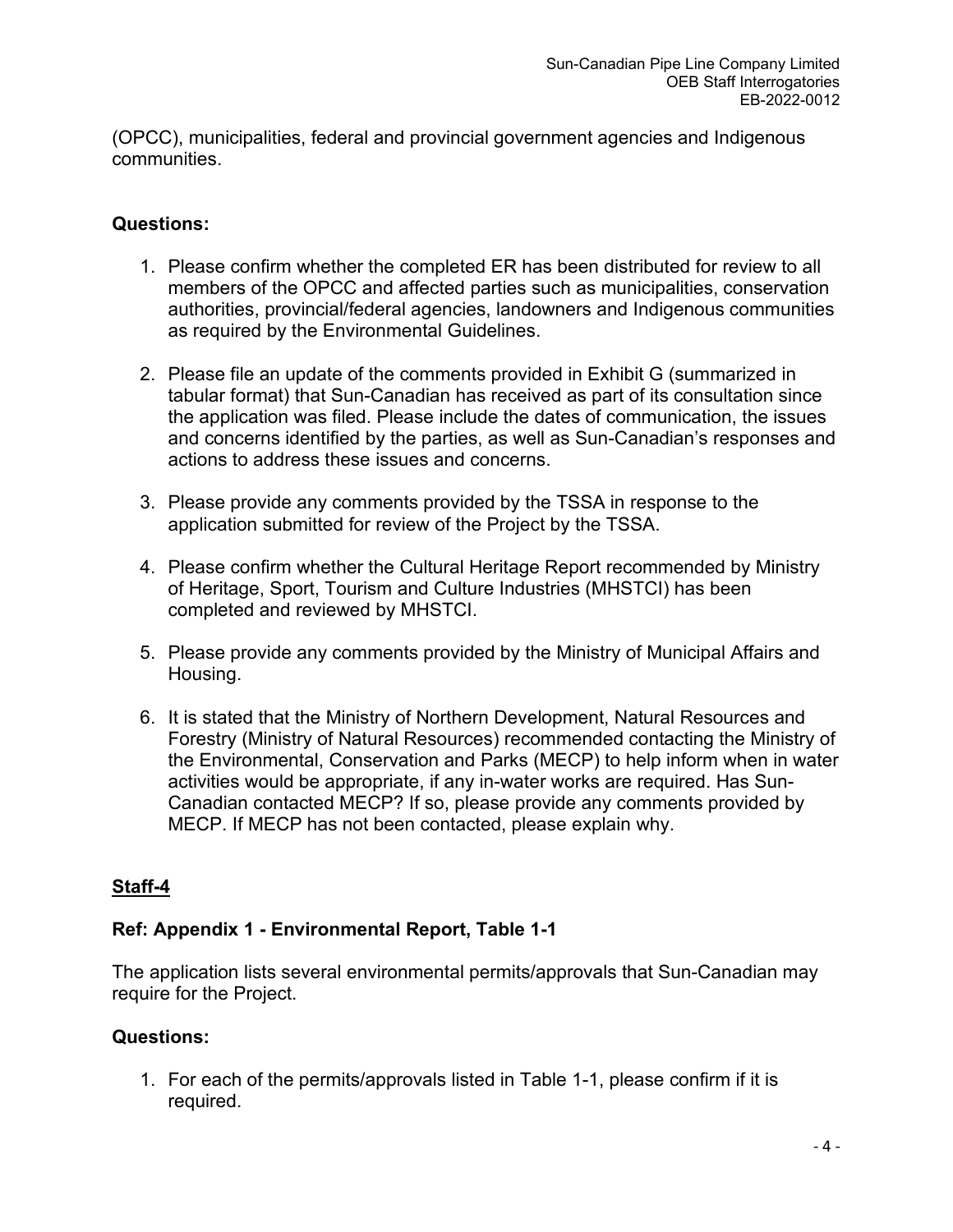2. For each permit/approval listed in Table 1-1 that Sun-Canadian requires and has yet to obtain, please provide an update on the status of the permit/approval including when Sun-Canadian expects to receive the required permit/approval.

# **Staff-5**

# **Ref: Exh C/ Tab 1/Sch 4, p.1**

## **Preamble:**

The application states that Stage 1 AA Report was submitted to MHSTCI on January 7, 2021 and entered into the Ontario Public Register on January 20, 2021 and the Stage 2 AA Report was submitted to MHSTCI on July 16, 2021 and entered into the Ontario Public Register on July 16, 2021. Both Stage 1 AA and Stage 2 AA reports are filed in the evidence.

## **Questions:**

- 1. Please update the status of the MHSTCI's review of the Stage 1 AA and Stage 2 AA reports for the Project and the date when Sun-Canadian expects to receive clearance letters from the MHSTCI with respect to the Stage 1 AA and Stage 2 AA.
- 2. Please confirm that Sun-Canadian will file with the OEB clearance letters for Stage 1 AA and Stage 2 AA as soon as received from the MHSTCI.
- 3. Please indicate the timeline by which Sun-Canadian must receive archaeological assessment approval from the MHSTCI to start the Project construction according to the schedule.

# **Staff-6**

**Ref: Exh B/Tab1/Sch1 p.2**

#### **Preamble:**

The application states that after the replacement pipeline segment is installed, the existing segment of NPS12 pipeline that is no longer required will decommissioned. This will consist of the pipe being purged of product, capped, filled with concrete, deactivated and left in-place, following all relevant safety and technical standards.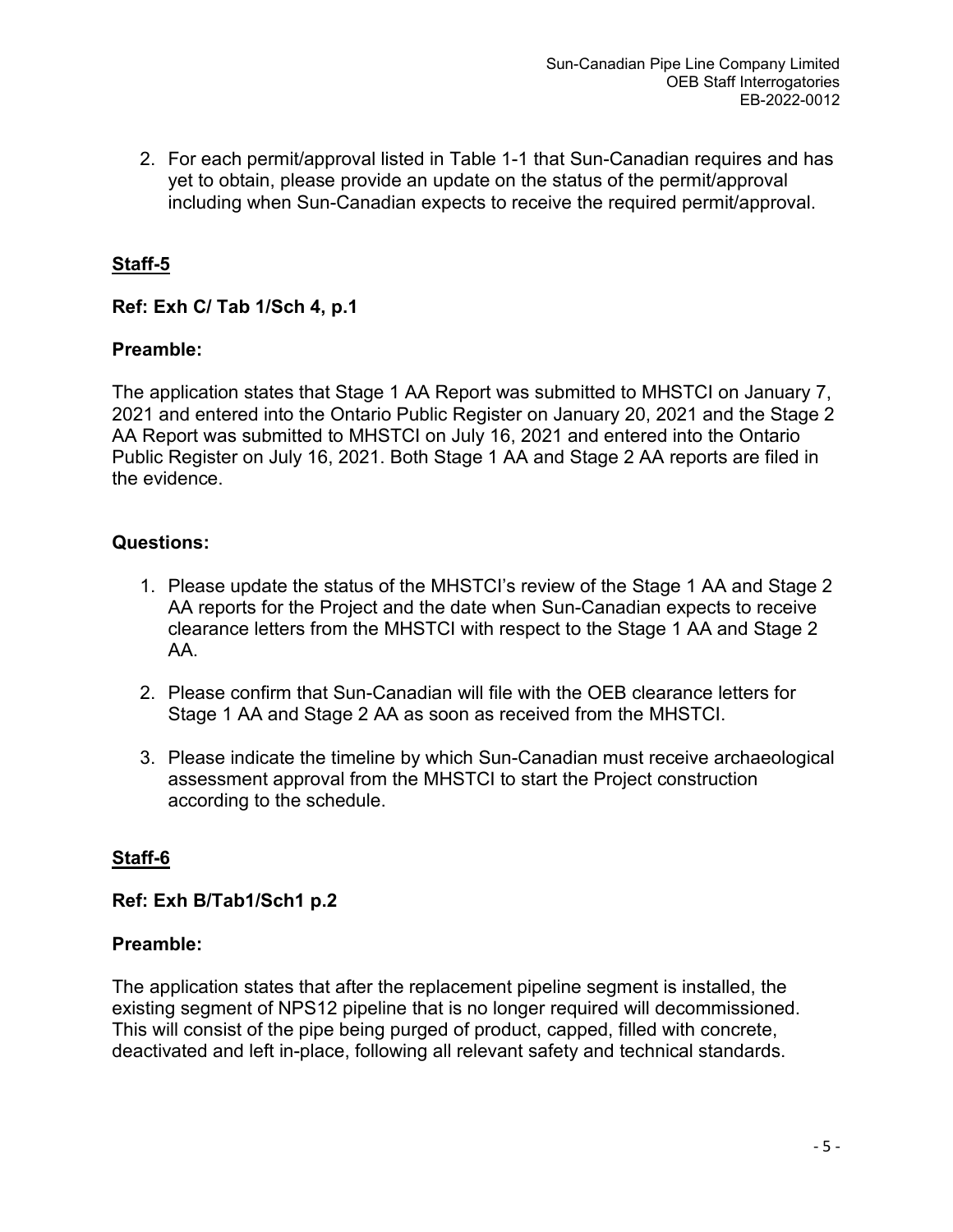# **Question:**

1. What are the regulatory requirements that Sun-Canadian will have to follow for decommissioning and abandonment of the existing segment of pipeline? Please confirm that the abandonment of the existing pipeline will be in accordance with the current regulatory requirements in terms of procedure and safety.

# **Issue 5.0: Route Map and Form of Landowner Agreements**

# **Staff-7**

## **Ref: Exh E/Tab 1/Sch1, 2, 4**

## **Preamble:**

Sun Canadian states that it has been in ongoing direct discussion and negotiation with all landowners directly impacted by the Project.

Two new permanent easements will be required for the replacement pipeline segment. The new easements affect two privately owned properties. Three access and temporary workspace easements will be required for construction of the Project.

Sun-Canadian has provided a Pipeline Easement Form for Agreement for the OEB's approval.

- 1. Please confirm whether any of the landowners that have been notified have indicated their support of the Project. If possible, please provide any letters of support from the landowners.
- 2. Please confirm that the Pipeline Easement Form for Agreement filed on the record will or has been offered to the affected landowners.
- 3. Has this form of agreement been previously approved by the OEB? If not, is the form of agreement similar to any form of easement agreement that has been approved by the OEB?
- 4. Does the form of easement agreement encompass the elements outlined in Appendix C of the OEB's Natural Gas Facilities Handbook?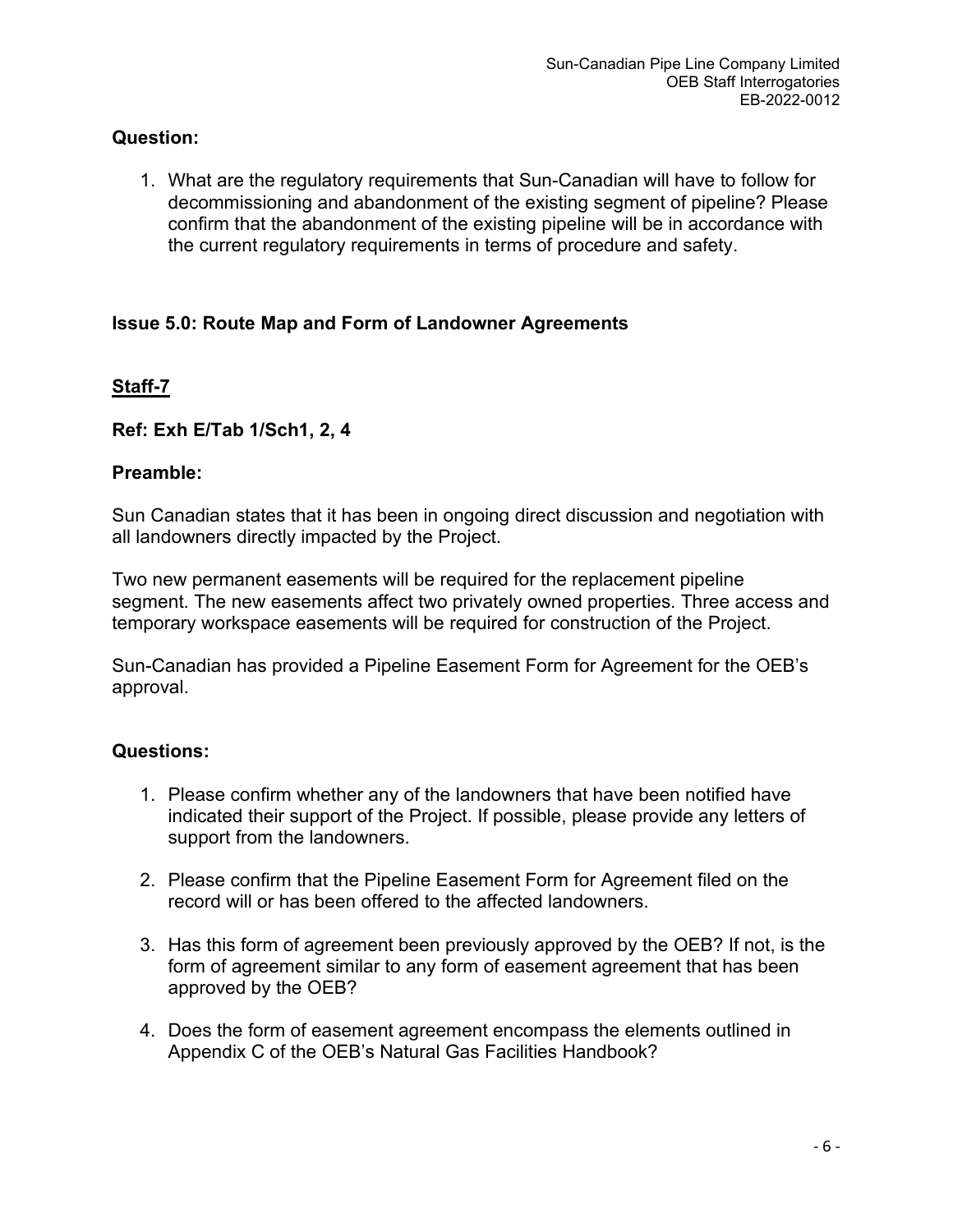5. It appears that the Pipeline Easement Form for Agreement is for the permanent easements that Sun-Canadian requires. Does Sun-Canadian require approval of a separate Form of Agreement for the temporary easements it requires? If so, please provide this Form of Agreement. If not, please explain why Sun-Canadian does not require approval.

# **Staff-8**

# **Ref: Exh E/Tab 1/Sch 3**

# **Preamble:**

Table E.1.3-1 lists a number of land-related permits and agreements required for the Project.

# **Question:**

1. For each permit/approval listed in Table E.1.3-1 that Sun-Canadian requires and has yet to obtain, please provide an update on the status of the permit/approval including when Sun-Canadian expects to receive the required permit/approval.

# **Issue 6.0: Indigenous Consultation**

# **Staff-9**

# **Ref: Exh F/Tab 1/Sch 1 & 2**

# **Preamble:**

Sun-Canadian filed an Indigenous Consultation Log with records of consultation activities with Huron-Wendat Nation, Mississaugas of the Credit First Nation (MCFN), and Six Nations of the Grand River (Six Nations), including Six Nations Elected Council, Haudenosaunee Confederacy Chiefs Council (HCCC) and Haudenosaunee Development Institute (HDI). These Indigenous communities were identified by the Ministry of Energy in its delegation letter to Sun-Canadian dated July 28, 2020.

- 1. Please provide an update on the log of Indigenous consultation activities contained in Table F.1.2-1: Summary of Indigenous Correspondence.
- 2. Please summarize all the issues and concerns raised by the Indigenous communities in the process of Indigenous consultation to date and describe Sun-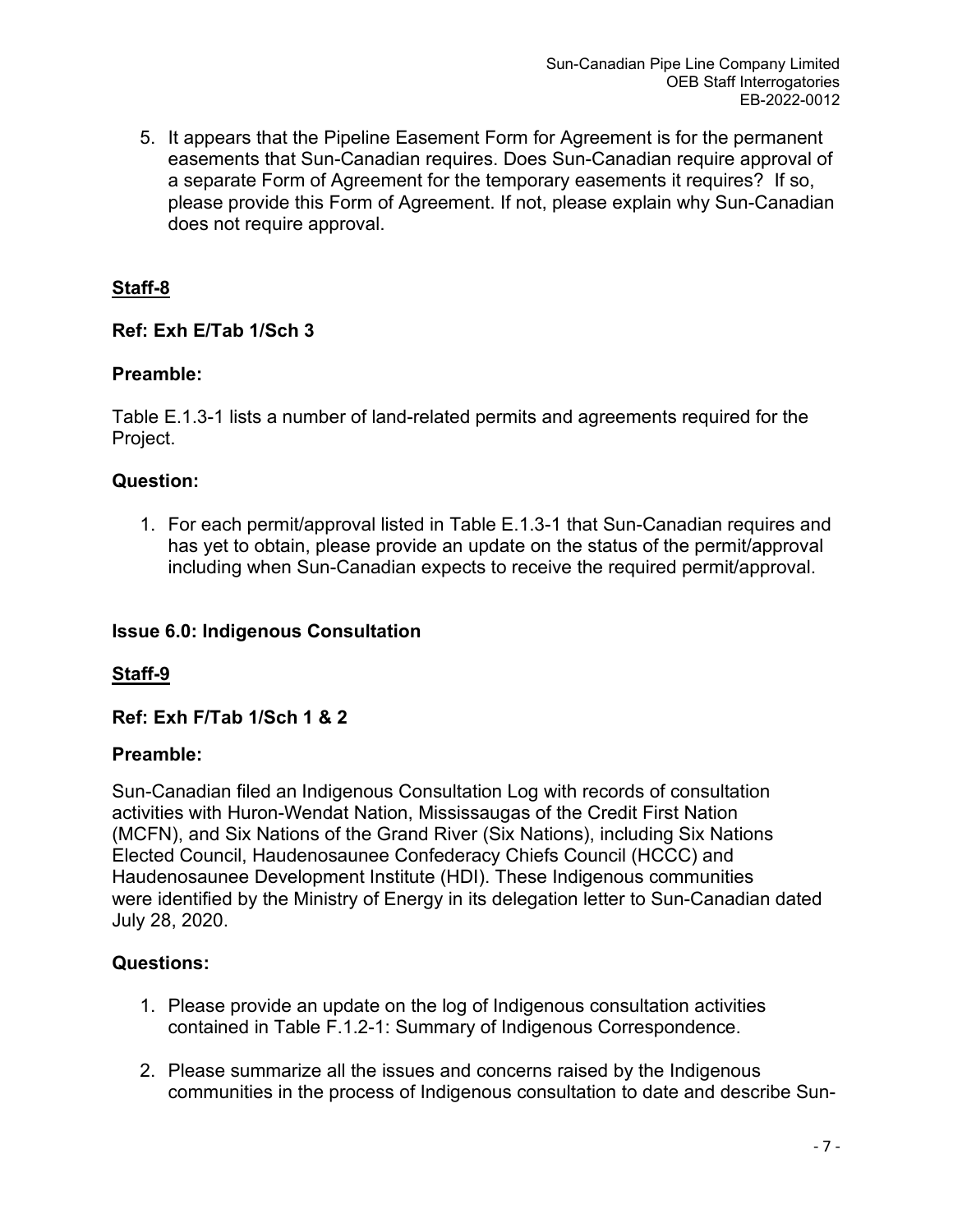Canadian's plans, actions, and commitments to address these concerns and resolve the outstanding issues.

- 3. Please update the evidence with any correspondence between the Ministry of Energy and Sun-Canadian since the application was filed, regarding the Ministry of Energy's review of Sun-Canadian's consultation activities.
- 4. Please indicate when Sun-Canadian expects to receive a letter of opinion from the Ministry of Energy.
- 5. Please comment on any issues arising from the Project that could adversely impact constitutionally protected Aboriginal or treaty rights. Have any Indigenous communities identified any Aboriginal or treaty rights that could be adversely impacted by the project? If any potential adverse impacts have been identified, please comment on what Sun-Canadian is doing to address these issues.

# **Issue 7.0: Conditions of Approval**

## **Staff-10**

#### **Ref.: Exh A/Tab 2/Sch 1**

#### **Preamble:**

Sun-Canadian has applied for leave to construct a pipeline under section 90(1) of the OEB Act. The OEB's standard conditions of approval for section 90 applications are provided below.

- 1. OEB staff suggests that the OEB's standard conditions of approval should apply to the Project with the exception of Condition 6 which requires the applicant to file a post-construction financial report, given that the Project is being financed by Sun-Canadian. Please confirm if Sun-Canadian agrees with OEB staff's suggestion.
- 2. Additionally, if Sun-Canadian does not agree with any of the conditions of approval set out below, please identify the specific conditions that Sun-Canadian disagrees with. Explain the rationale for disagreement and for any proposed changes or amendments.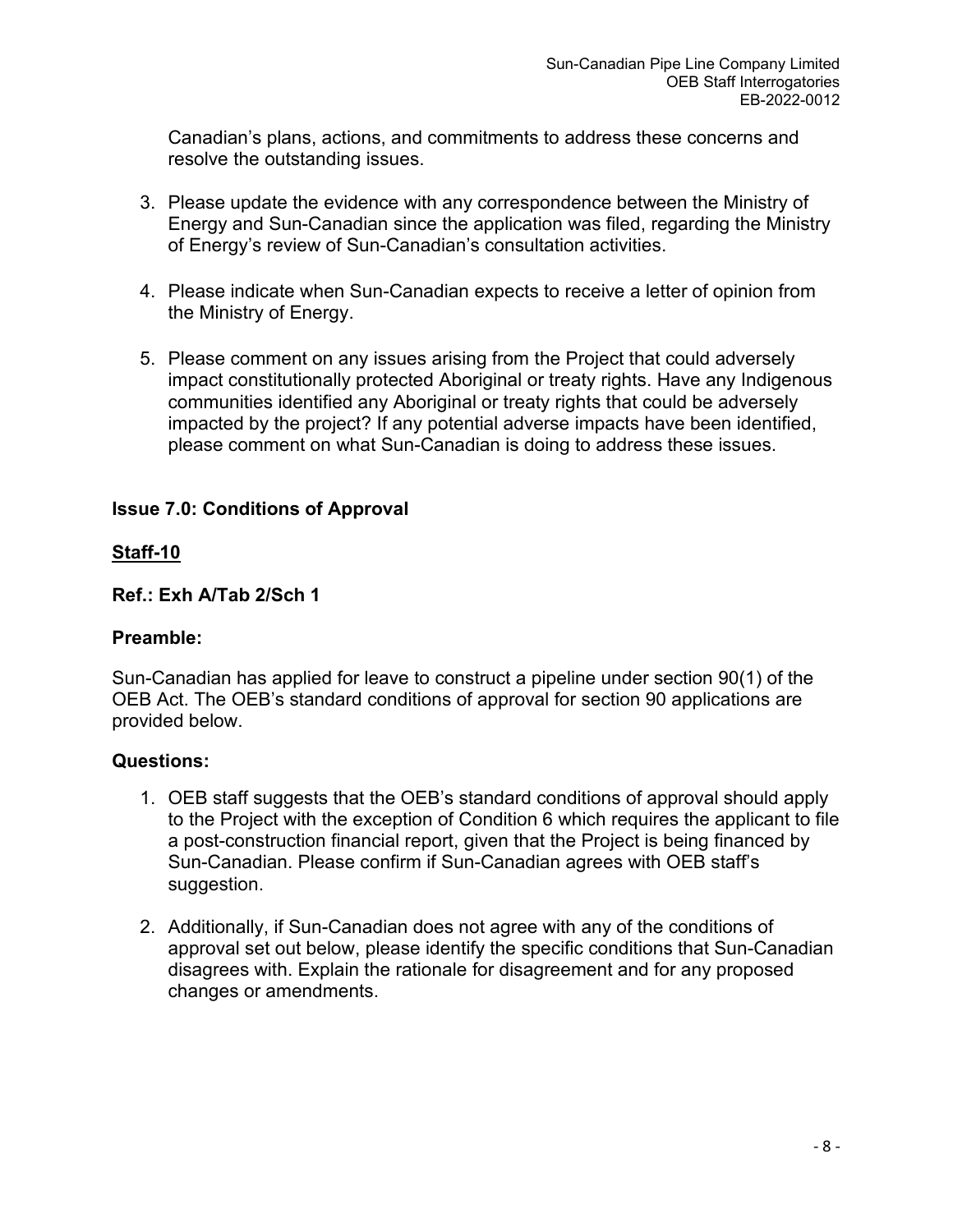# **Application under Section 90 of the OEB Act Sun-Canadian Pipe Line Company Limited EB-2022-0012**

# **STANDARD CONDITIONS OF APPROVAL**

- 1. Sun-Canadian Inc. (Sun-Canadian) shall construct the facilities and restore the land in accordance with the OEB's Decision and Order in EB-2022-0012 and these Conditions of Approval.
- 2. (a) Authorization for leave to construct shall terminate 12 months after the decision is issued, unless construction has commenced prior to that date.
	- (b) Sun-Canadian shall give the OEB notice in writing:
		- i. of the commencement of construction, at least 10 days prior to the date construction commences
		- ii. of the planned in-service date, at least 10 days prior to the date the facilities go into service
		- iii. of the date on which construction was completed, no later than 10 days following the completion of construction
		- iv. of the in-service date, no later than 10 days after the facilities go into service
- 3. Sun-Canadian shall obtain all necessary approvals, permits, licences, certificates, agreements and rights required to construct, operate and maintain the Project.
- 4. Sun-Canadian shall implement all the recommendations of the Environmental Report filed in the proceeding, and all the recommendations and directives identified by the Ontario Pipeline Coordinating Committee review.
- 5. Sun-Canadian shall advise the OEB of any proposed change to OEB-approved construction or restoration procedures. Except in an emergency, Sun-Canadian shall not make any such change without prior notice to and written approval of the OEB. In the event of an emergency, the OEB shall be informed immediately after the fact.
- 6. Concurrent with the final monitoring report referred to in Condition 7(b), Sun-Canadian shall file a Post Construction Financial Report, which shall provide a variance analysis of project cost, schedule and scope compared to the estimates filed in this proceeding, including the extent to which the project contingency was utilized. Sun-Canadian shall also file a copy of the Post Construction Financial Report in the proceeding where the actual capital costs of the project are proposed to be included in rate base or any proceeding where Sun-Canadian proposes to start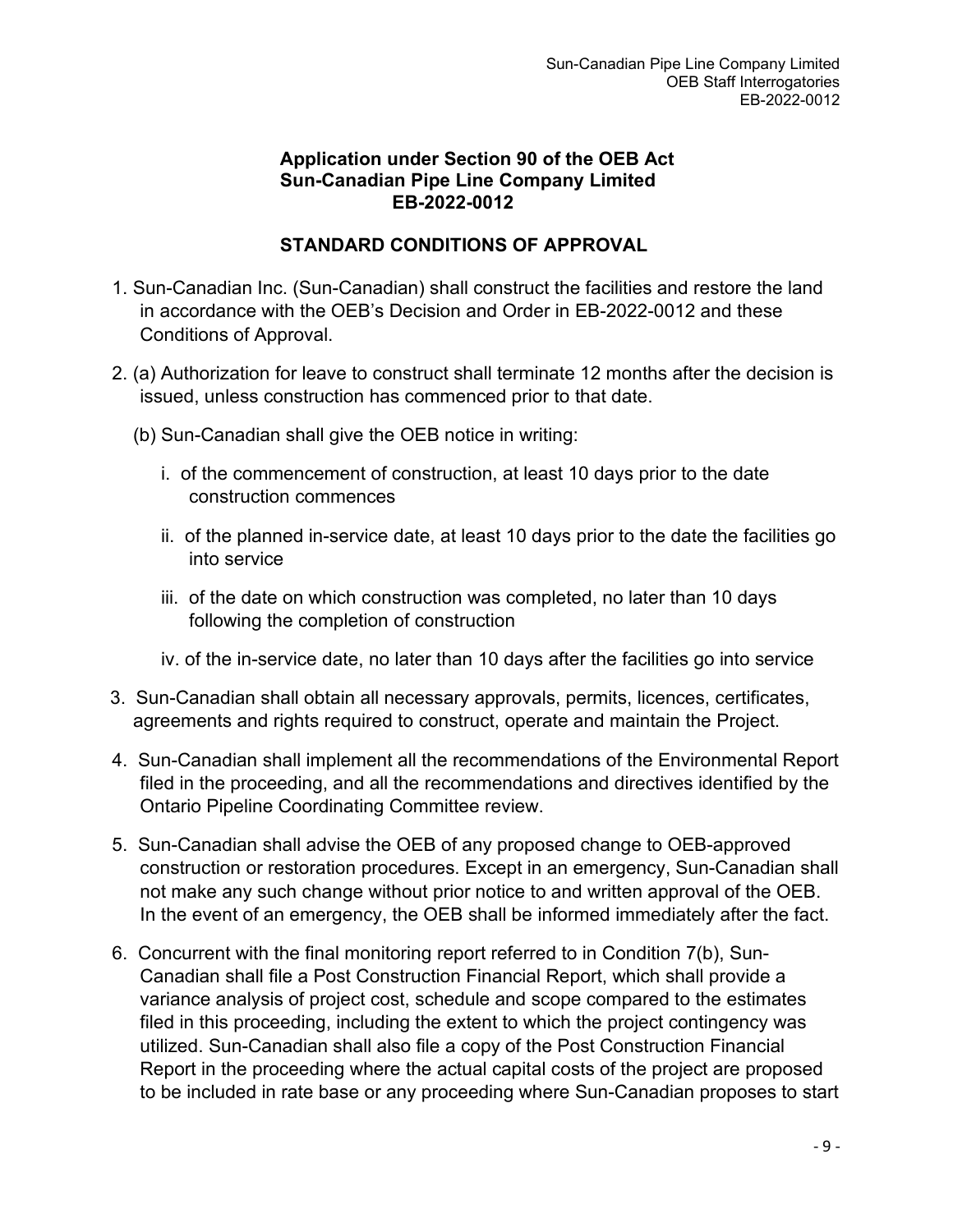collecting revenues associated with the Project, whichever is earlier

- 7. Both during and after construction, Sun-Canadian shall monitor the impacts of construction, and shall file with the OEB one electronic (searchable PDF) version of each of the following reports:
	- (a) A post construction report, within three months of the in-service date, which shall:
		- i. provide a certification, by a senior executive of the company, of Sun-Canadian's adherence to Condition 1
		- ii. describe any impacts and outstanding concerns identified during construction
		- iii. describe the actions taken or planned to be taken to prevent or mitigate any identified impacts of construction
		- iv. include a log of all complaints received by Sun-Canadian, including the date/time the complaint was received, a description of the complaint, any actions taken to address the complaint, the rationale for taking such actions
		- v. provide a certification, by a senior executive of the company, that the company has obtained all other approvals, permits, licenses, and certificates required to construct, operate, and maintain the proposed project
	- (b) A final monitoring report, no later than fifteen months after the in-service date, or, where the deadline falls between December 1 and May 31, the following June 1, which shall:
		- i. provide a certification, by a senior executive of the company, of Sun-Canadian's adherence to Condition 4
		- ii. describe the condition of any rehabilitated land
		- iii. describe the effectiveness of any actions taken to prevent or mitigate any identified impacts of construction
		- iv. include the results of analyses and monitoring programs and any recommendations arising therefrom
		- v. include a log of all complaints received by Sun-Canadian, including the date/time the complaint was received; a description of the complaint; any actions taken to address the complaint; and the rationale for taking such actions
- 8. Sun-Canadian shall designate one of its employees as project manager who will be the point of contact for these conditions, and shall provide the employee's name and contact information to the OEB and to all affected landowners, and shall clearly post